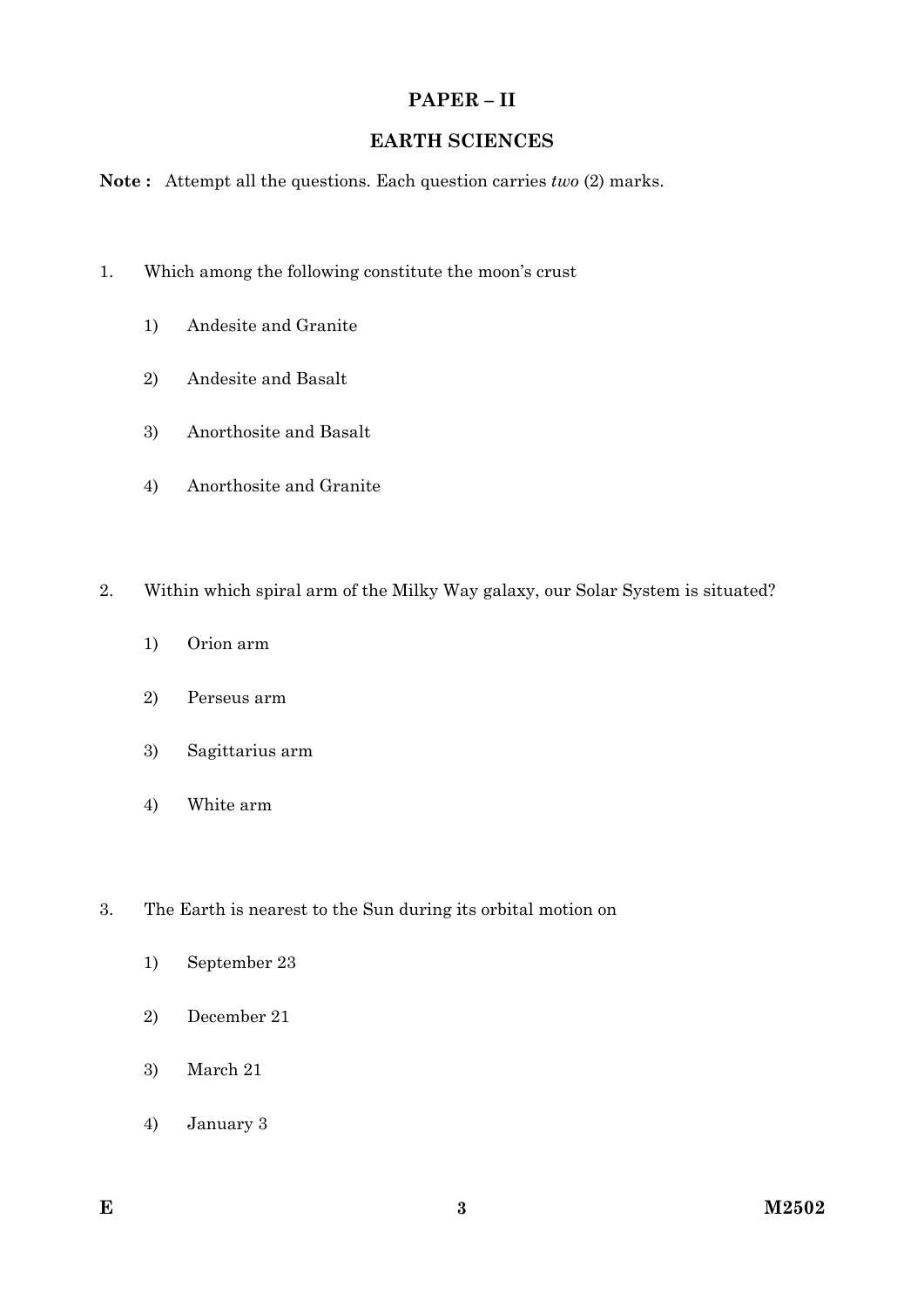- 4. Kepler's second law states that
	- 1) The orbital radius of a planet sweeps out equal areas in equal intervals of time
	- 2) Gravitational force between two objects decreases as the distance squared
	- 3) Planets move on elliptical orbits with the Sun at one focus
	- 4) Inner planets orbit in a different direction than outer ones
- 5. Which geologic period ended with the second largest extinction event in the Earth's history?
	- 1) Cambrian
	- 2) Ordovician
	- 3) Cretaceous
	- 4) Permian
- 6. Which of the following radioactive isotopes has the shortest half-life?
	- 1) Uranium-238
	- 2) Rubidium-87
	- 3) Potassium-40
	- 4) Carbon-14
- 7. The Foraminifers belong to the Class
	- 1) Sporozoa
	- 2) Mastigophora
	- 3) Flagelleta
	- 4) Sarcodina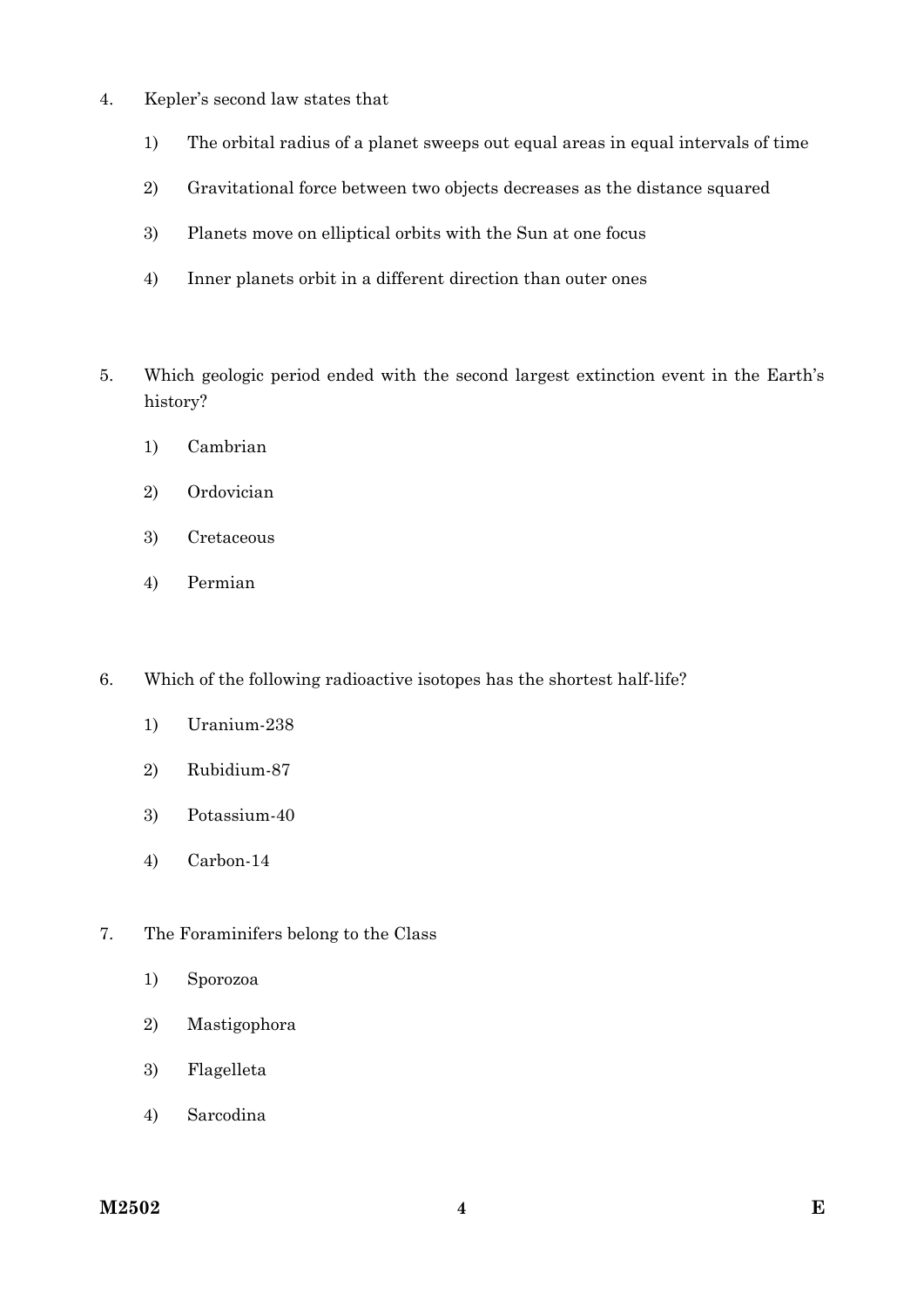- 8. The rate of heat flow in areas of active volcanism is
	- 1)  $10 \text{ J (cm}^2 \text{ s)}$
	- 2)  $50 \text{ J (cm}^2 \text{ s)}$
	- 3)  $15 \text{ J (cm}^2 \text{ s)}$
	- 4)  $5 \text{ J (cm}^2 \text{ s)}$
- 9. What is the average density of crustal rocks above sea level?
	- 1) 3.30 g/cm3
	- 2) 2.67 g/cm3
	- 3) 5.50 g/cm3
	- 4)  $4.56$  g/cm<sup>3</sup>
- 10. The term "Isostasy" was coined by
	- 1) Bradley
	- 2) Newton
	- 3) Dutton
	- 4) Kepler
- 11. Which of the following mineral is harder than knife blade?
	- 1) gypsum
	- 2) calcite
	- 3) fluorite
	- 4) quartz
- 12. The dominant process of heat transport in the lithosphere is
	- 1) advection
	- 2) conduction
	- 3) convection
	- 4) radiation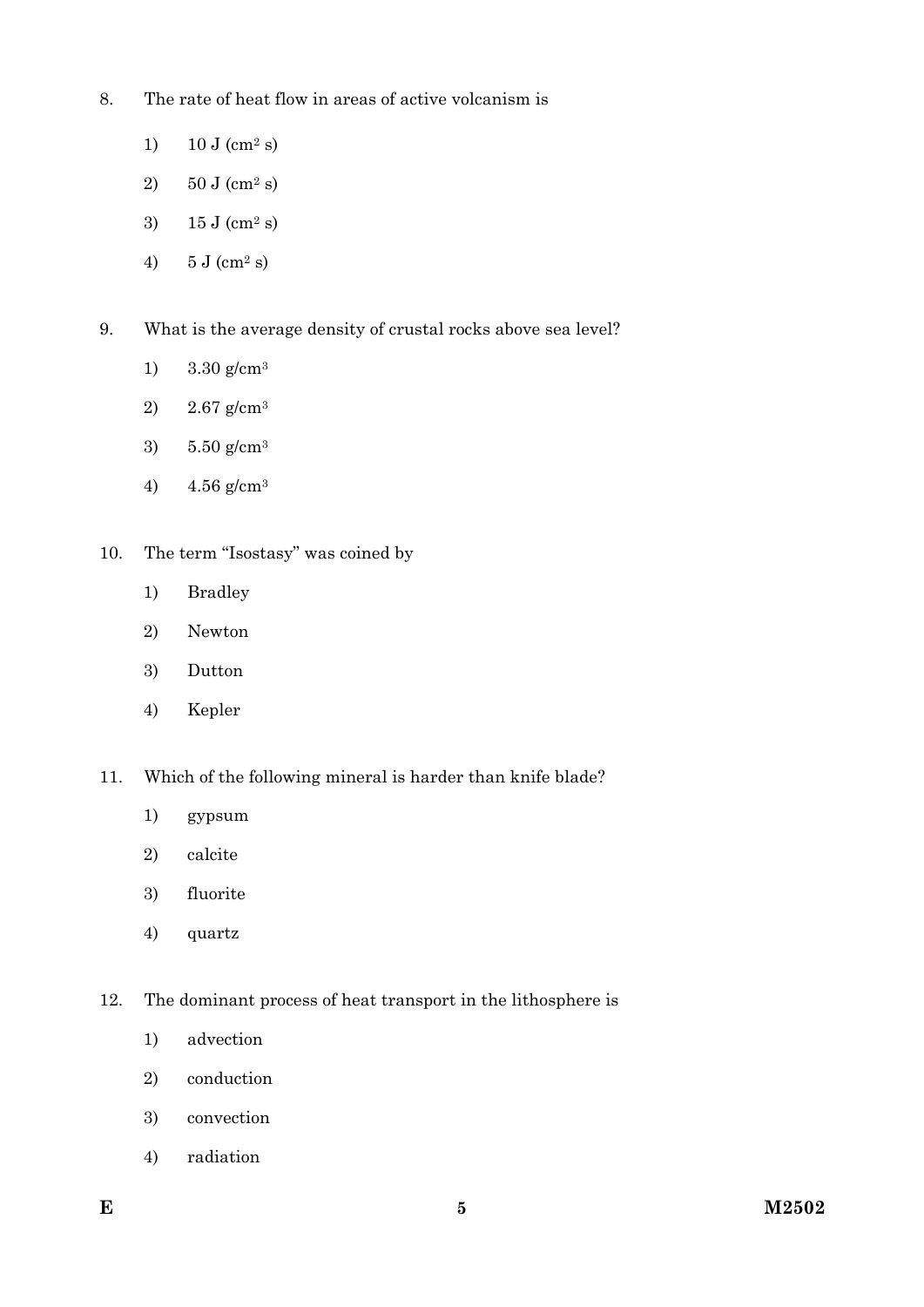- 13. The crystal system of Chlorite is
	- 1) hexagonal
	- 2) monoclinic
	- 3) orthorhombic
	- 4) tetragonal
- 14. Which of the following mineral cannot be used as abrasive?
	- 1) garnet
	- 2) corundum
	- 3) quartz
	- 4) gypsum
- 15. The age of the most bituminous coal seams of India is
	- 1) Silurian
	- 2) Miocene
	- 3) Permain
	- 4) Carboniferrous
- 16. Drainage pattern in which major streams are parallel and short tributaries join the main stream at nearly right angle is called
	- 1) Dendritic
	- 2) Trellis
	- 3) Rectangular
	- 4) Parallel
- 17. The concept of cycle of erosion was formulated by
	- 1) J. Hutton
	- 2) G.B Pratt
	- 3) W.M Davis
	- 4) Dutton

**M2502 E 6**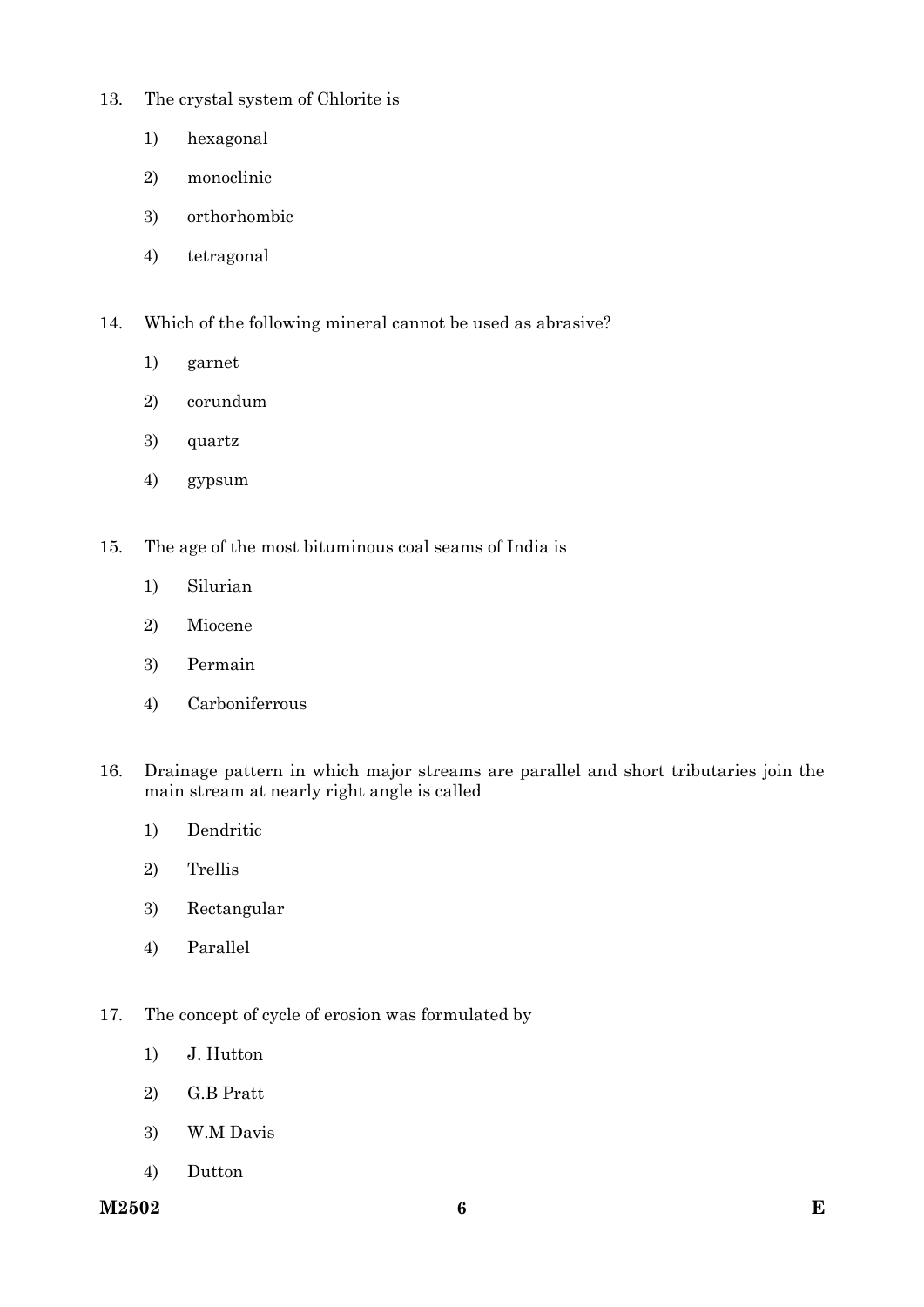- 18. Amount of the sun's energy that is absorbed by the earth's surface, clouds, and atmosphere causes warming in percentage
	- 1) 60
	- 2) 65
	- 3) 80
	- 4) 70
- 19. Earth's average albedo is about
	- 1) 0.30
	- 2) 0.45
	- 3) 0.030
	- 4) 0.20
- 20. Example of antecedent river is
	- 1) Yamuna
	- 2) Ganga
	- 3) Brahmaputra
	- 4) Godavari
- 21. Electrical sounding surveys give information about
	- 1) depth of aquifer
	- 2) lateral variation
	- 3) water potential
	- 4) vertical variation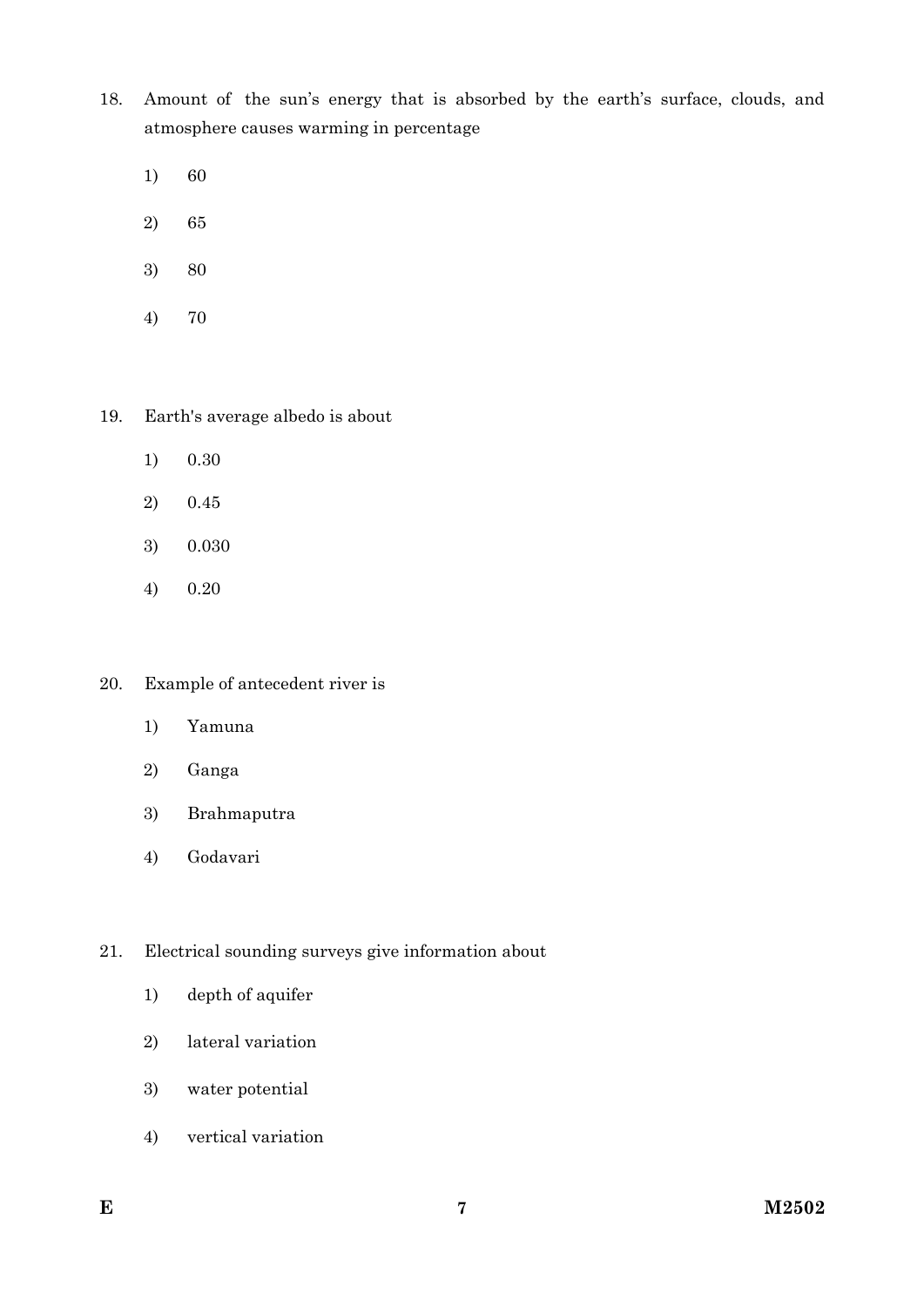- 22. Find the correct match
	- i) Aquifer e) clay lenses in sand
	- ii) Aquiclude f) sandstone
	- iii) Aqitard g) basalt
	- iv) Aquifuge h) shale
	- 1) i) h), ii) g), iii) f), iv) e);
	- 2) i) f), ii) h), iii) g), iv) e);
	- 3) i) f), ii) g), iii) e), iv) h);
	- 4) i) f), ii) h), iii) e), iv) g);
- 23. Any change in natural ecosystem is counterbalanced by responses of the system to change is
	- 1) homeostatic
	- 2) ecobalance
	- 3) lumbering
	- 4) Jhuming
- 24. The term dead lakes refers to
	- 1) dried lake
	- 2) salty water
	- 3) no biota
	- 4) encroached

25. Cupola like elevations above salt plugs is a

- 1) Oil trap in anticline
- 2) Near –fault oil traps
- 3) Stratigraphic trap
- 4) Envelope structure

**M2502 E 8**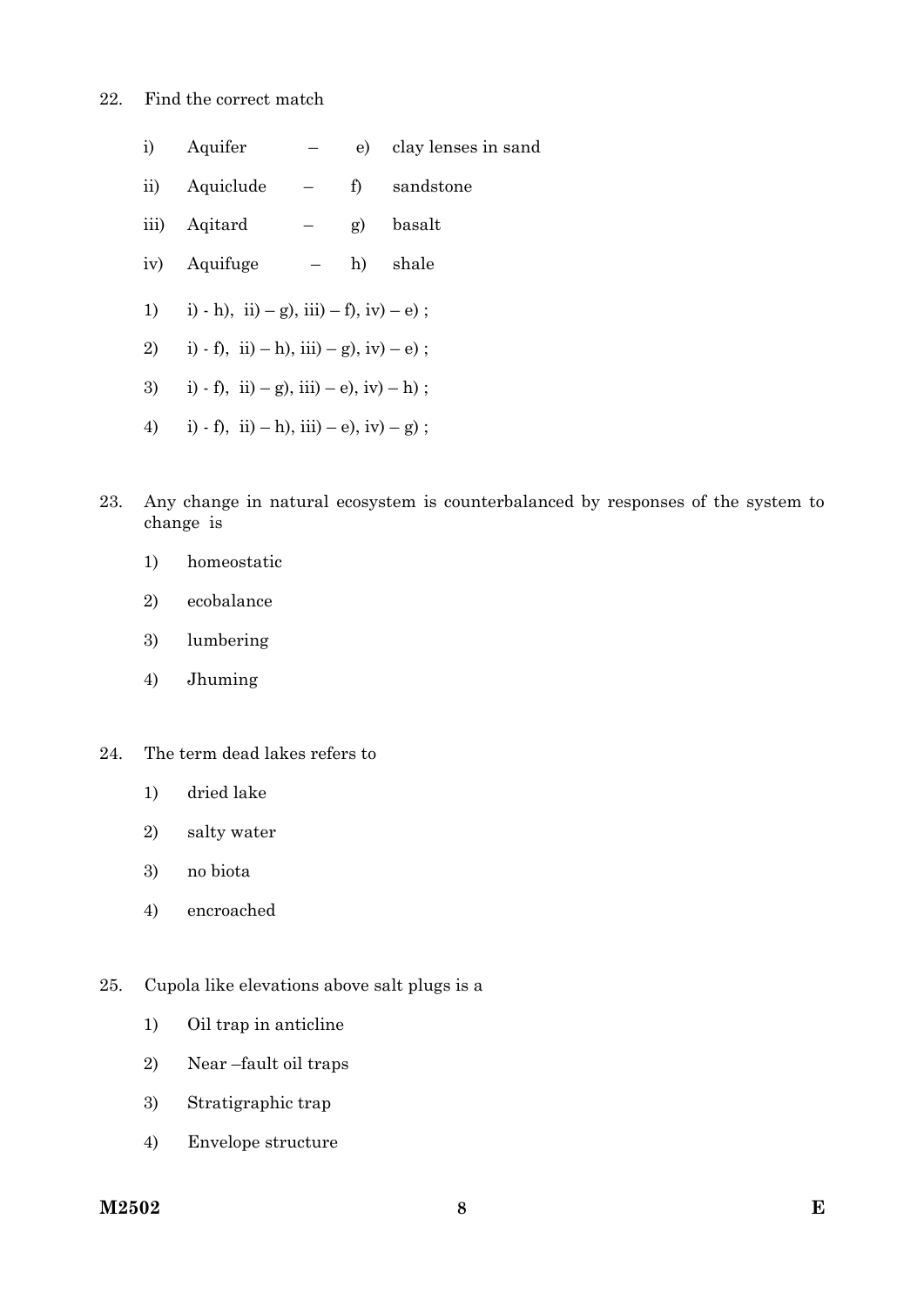- 26. Gossan is the Cornish word that refers to
	- 1) pyrite and galena
	- 2) oxidized mass of Limonite
	- 3) hematite
	- 4) malachite

27. The deepest earthquake may have their focus at a depth of

- 1) 900 km
- 2) 500 km
- 3) 700 km
- 4) 300 km

### 28. This layer of the earth is in liquid state

- 1) outer core
- 2) inner core
- 3) mantle
- 4) crust

### 29. Spatial resolution is

- 1) resolving power of sensor
- 2) ability to detect number of grey shades
- 3) revisit capability
- 4) number of spectra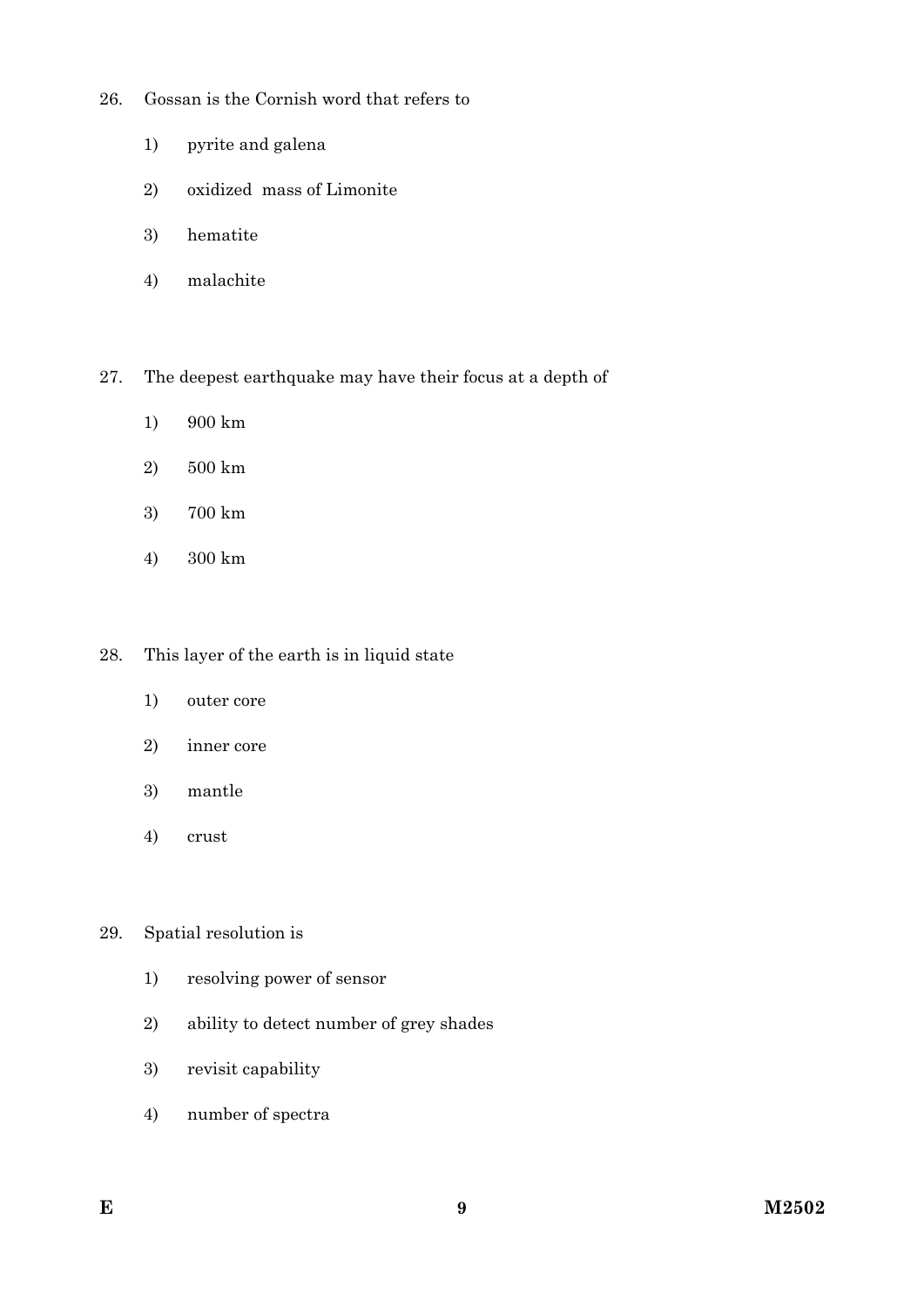- 30. Shuttle radar Topographic mission was meant to generate
	- 1) map of drought prone area
	- 2) digital elevation model
	- 3) forest cover map
	- 4) cloud cover map
- 31. Which is the largest sea in the World
	- 1) Arabian Sea
	- 2) Bay of Bengal
	- 3) South China Sea
	- 4) Black sea

#### 32. Hawaiian islands are located in

- 1) Indian Ocean
- 2) Atlantic Ocean
- 3) North Pacific Ocean
- 4) Red Sea

#### 33. Movement of Air through troposphere of atmosphere on a large scale is known as

- 1) Infrared circulation
- 2) Radioactive circulation
- 3) Sound circulation
- 4) Atmospheric circulation
- 34. Atmospheric density decreases with the
	- 1) Increase in longitude
	- 2) Decrease in altitude
	- 3) Increase in altitude
	- 4) Increase in latitude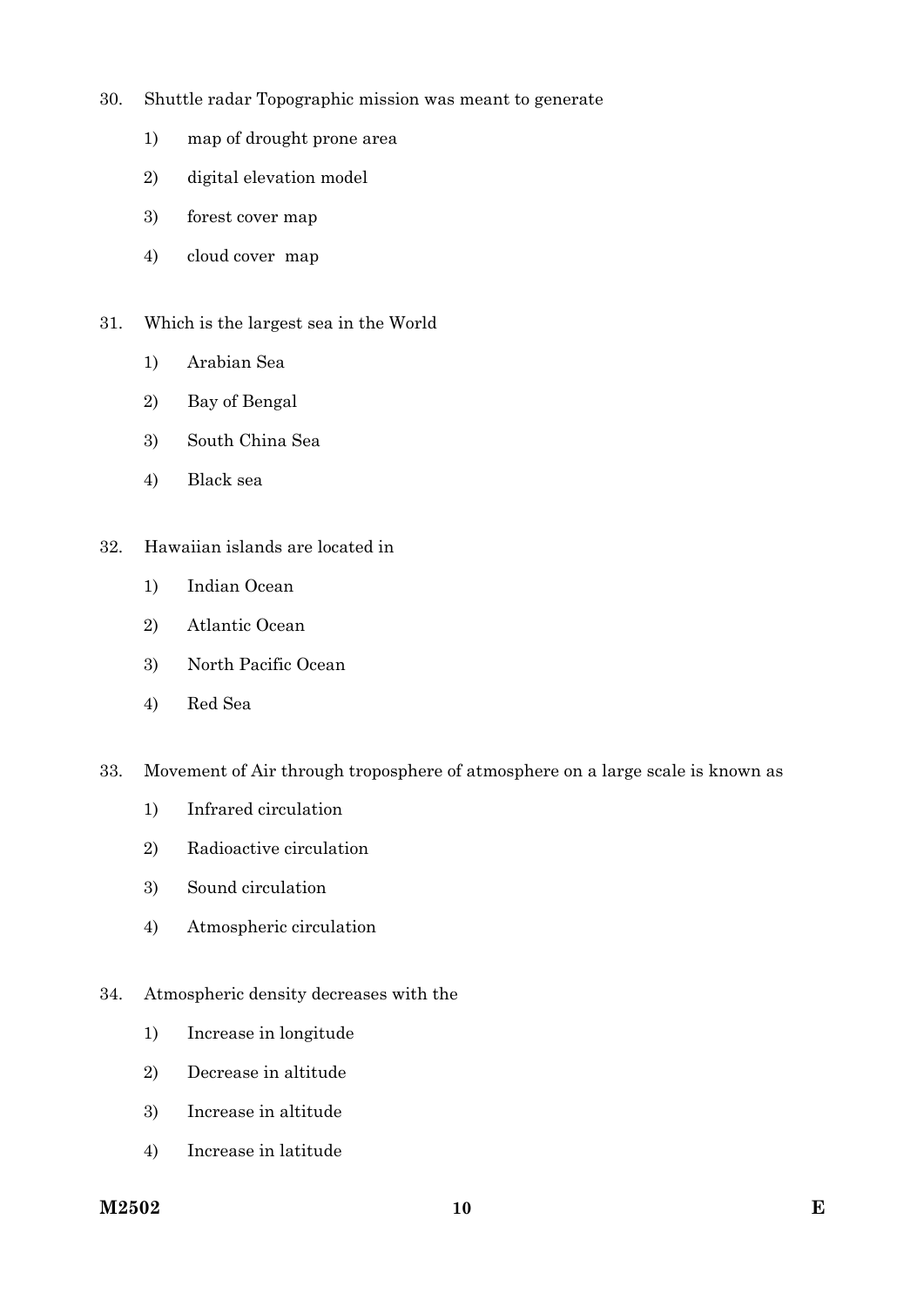- 35. Troposphere is bounded by boundary which is known as
	- 1) Thermo pause
	- 2) Stratopause
	- 3) tropo-pause
	- 4) mesopause
- 36. Refractive index of Air is
	- 1) Less than 0
	- 2) Greater than 2
	- 3) Greater than 1
	- 4) Less than 1
- 37. Earth is nearest to the sun on
	- 1)  $4<sup>th</sup>$  July
	- 2)  $21$ <sup>st</sup> June
	- 3) 23rd Sep
	- 4) 3rd Jan

38. Which one of the following ocean current is found in Southern hemisphere?

- 1) Oyashio current
- 2) West wind drift
- 3) Gulf stream
- 4) Canaries current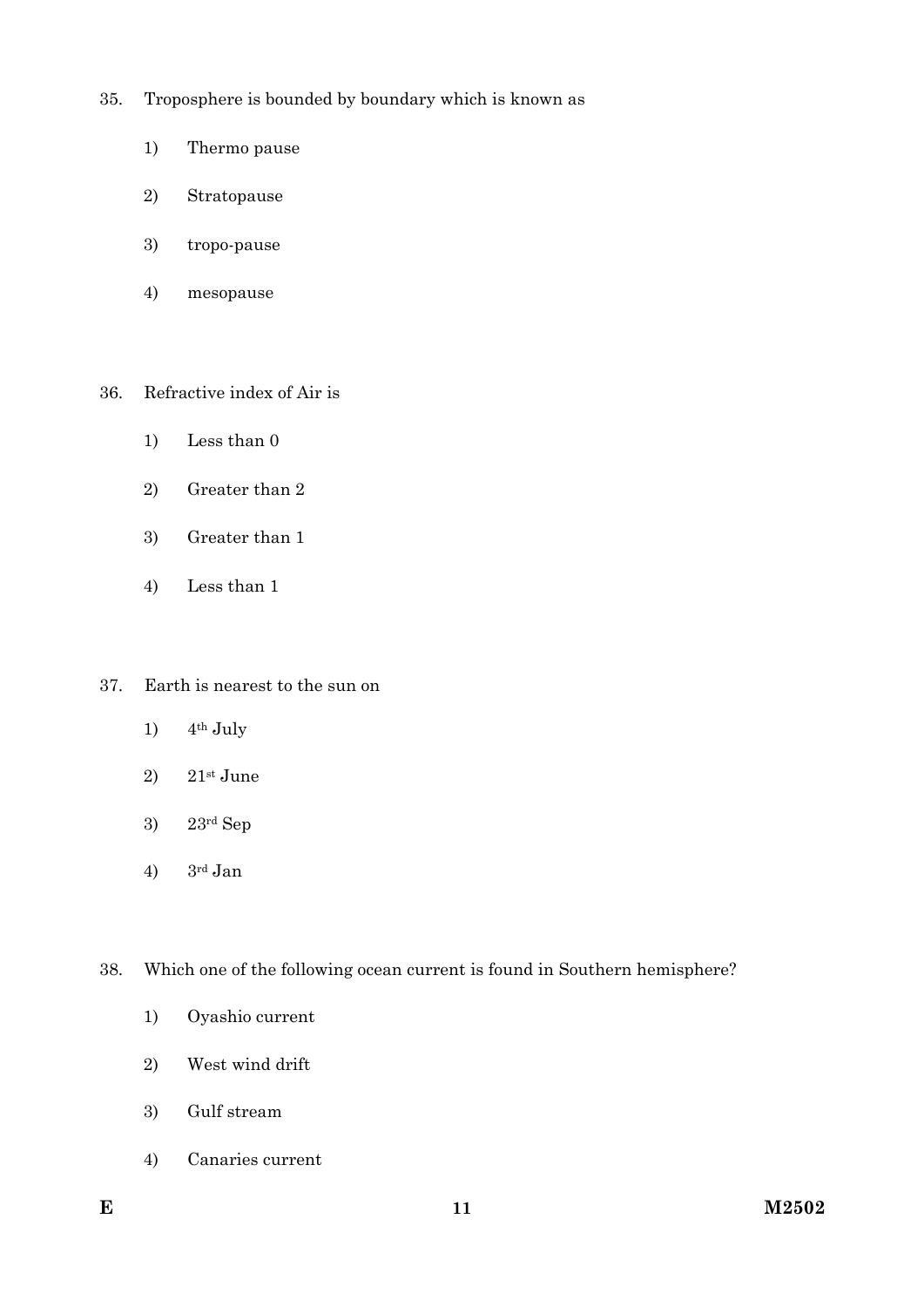39. Which one of the following is not a relief features of ocean floor?

- 1) seamount
- 2) guyots
- 3) atoll
- 4) beach

40. Which is the highest lake above the sea level in the world?

- 1) lake superior
- 2) lake panchpokhari
- 3) lake Titicaca
- 4) lake Tsomoriri

41. The most accurately known physical parameter in the deep Earth is

- 1) Density
- 2) Elastic moduli
- 3) Seismic wave velocity
- 4) Gravity
- 42. Which one of the following layers of the Earth has the largest volume?
	- 1) Upper Mantle
	- 2) Outer core
	- 3) Lower Mantle
	- 4) Inner Core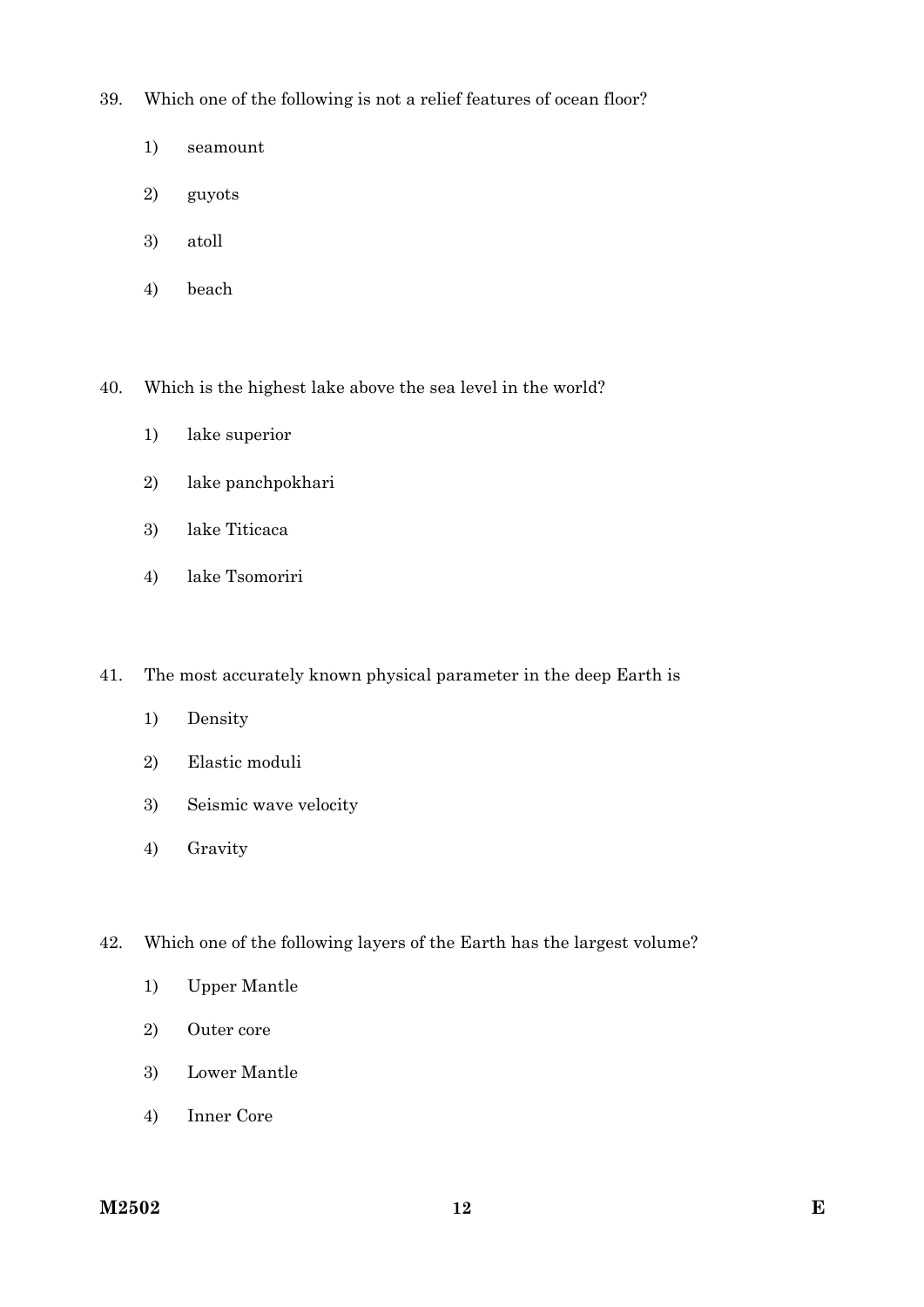43. The discontinuity that separate lower mantle and outer core is

- 1) Cornard
- 2) Mohorovicic
- 3) Gutenberg
- 4) Repetti
- 44. The slow, permanent and continuous deformation of materials under constant load is called
	- 1) Stress stiffening
	- 2) Creep
	- 3) Work hardening
	- 4) Strain hardening
- 45. Strike-slip faults can also be
	- 1) Dip-slip faults
	- 2) Transform faults
	- 3) Anticlines
	- 4) Syncline
- 46. Folds whose limbs are horizontal are known as
	- 1) Horizontal layers
	- 2) Overturned folds
	- 3) Isoclinal folds
	- 4) Recumbent folds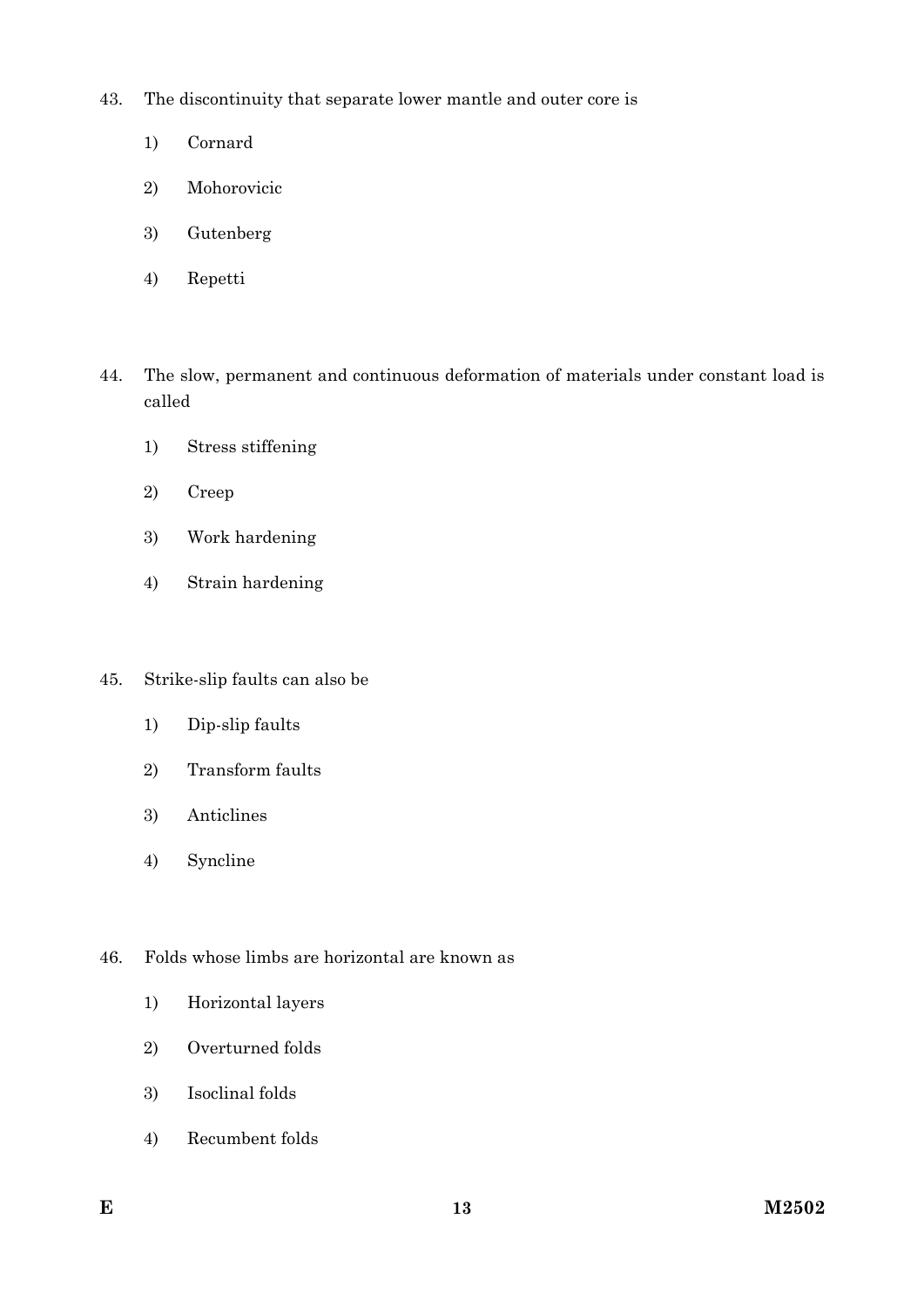47. The minimum number of seismic stations needed to locate an earthquake is

- 1) 8
- 2) 2
- 3) 3
- 4) 1

48. The Richter scale is used to determine the

- 1) Intensity of earthquakes
- 2) Magnitude of earthquakes
- 3) Damage from earthquakes
- 4) Number of casualties in an earthquake
- 49. The plate boundary at western Pacific Ocean is
	- 1) Consuming plate
	- 2) Divergent plate
	- 3) Accreting plate
	- 4) Convergent plate

50. Plates are essentially –––––––––– regions of the Earth

- 1) Inert / aseismic
- 2) Active / mobile
- 3) Oldest / tectonic
- 4) Recent / active

————————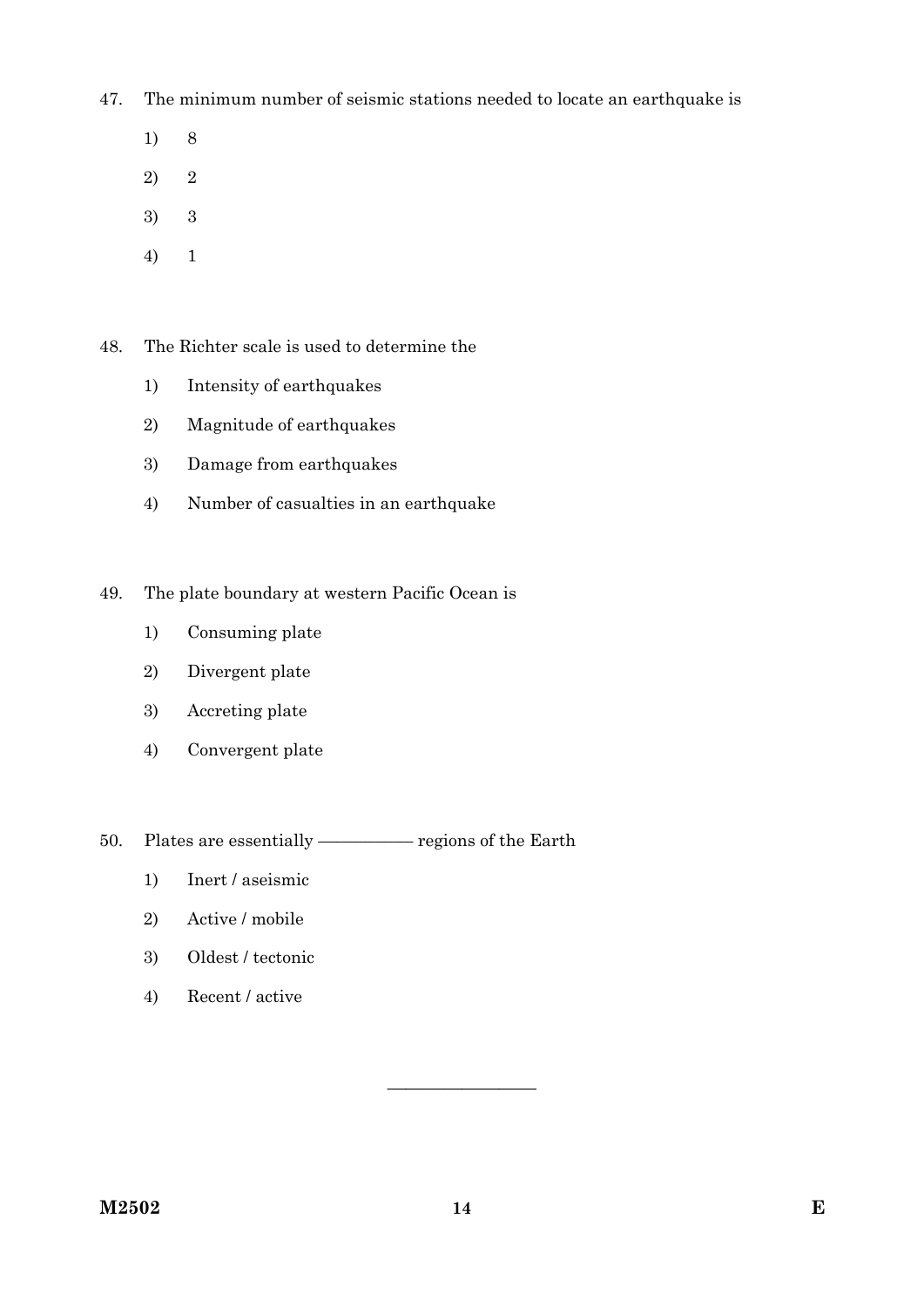# **ROUGH WORK**